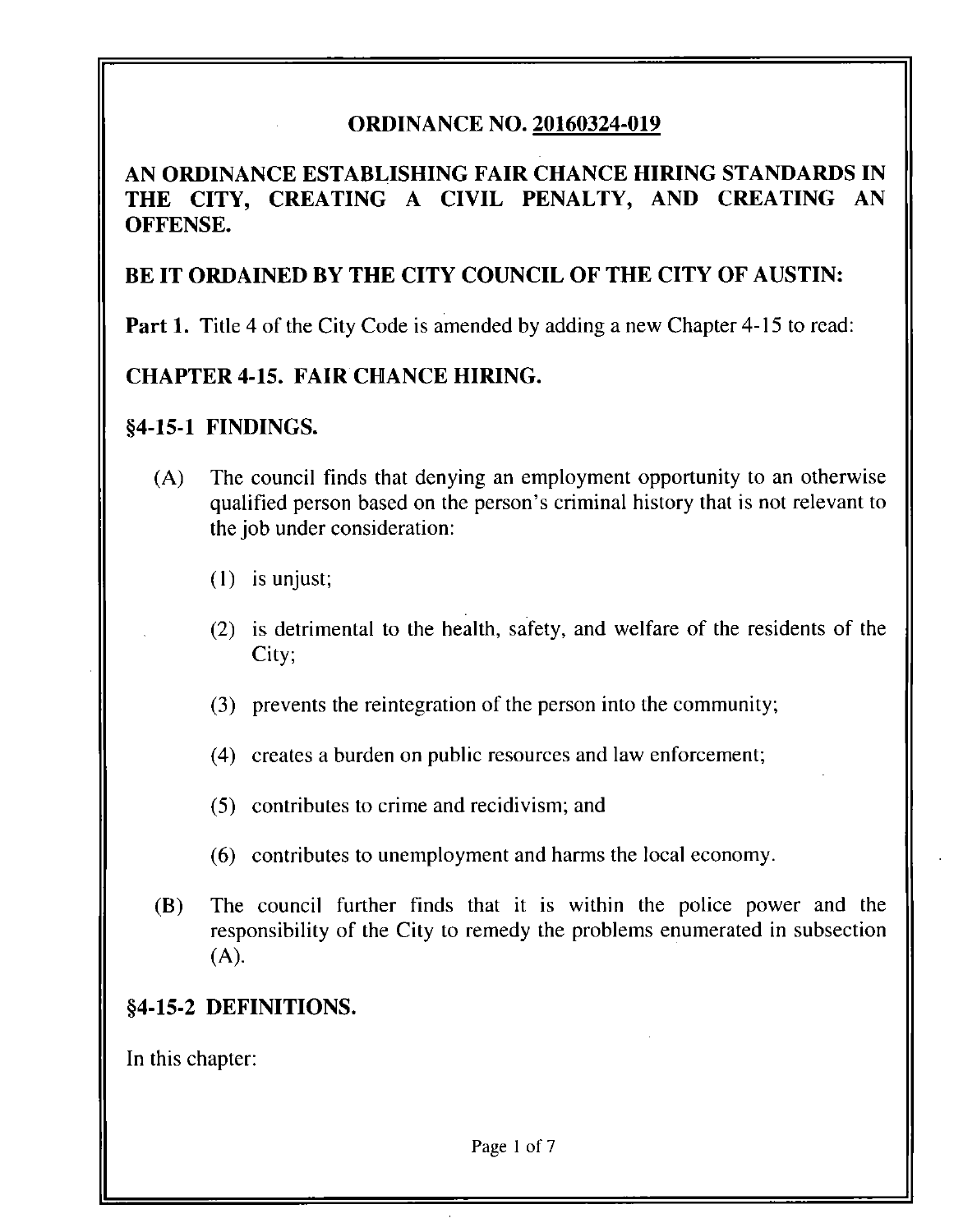- (A) ADVERSE ACTION means a refusal to hire, a refusal to promote, or the revocation of an offer of employment or promotion.
- (B) APPLICATION means a written or oral expression of interest in a job by an individual made in compliance with the employer's established criteria for receiving expressions of interest.
- (C) CONDITIONAL EMPLOYMENT OFFER means an oral or written offer by an employer to employ an individual in a job, or placement in a staffing agency's staffing pool, that is conditioned solely on the employer's evaluation of the individual's criminal history, and may be conditioned on any preemployment medical examinations authorized under the Americans with Disabilities Act (ADA).
- (D) CRIMINAL HISTORY means an arrest, conviction, plea of nolo contendere, or deferred adjudication arising from a felony criminal accusation, or a Class A or Class B misdemeanor criminal accusation, made under state law, federal law, or a comparable law of another state of the United States.
- (E) EMPLOYMENT means to work for an employer for pay. The term includes full time work, part time work, temporary or seasonal work, contract work, casual or contingent work, work through the services of a temporary or other employment agency, and participation in a vocational, apprenticeship, or educational training program.
- (F) EMPLOYER means a person, company, corporation, firm, labor organization, or association that employs at least fifteen individuals whose primary work location is in the City for each working day in each of 20 or more calendar weeks in the current or preceding calendar year. The term includes an agency acting on behalf of an employer. The term does not include:
	- (1) the United States;
	- (2) a corporation wholly owned by the government of the United States;
	- (3) a bona fide private membership club (other than a labor organization) that is exempt from taxation under Section 501(c) of the Internal Revenue Code;
	- (4) the state or a state agency; or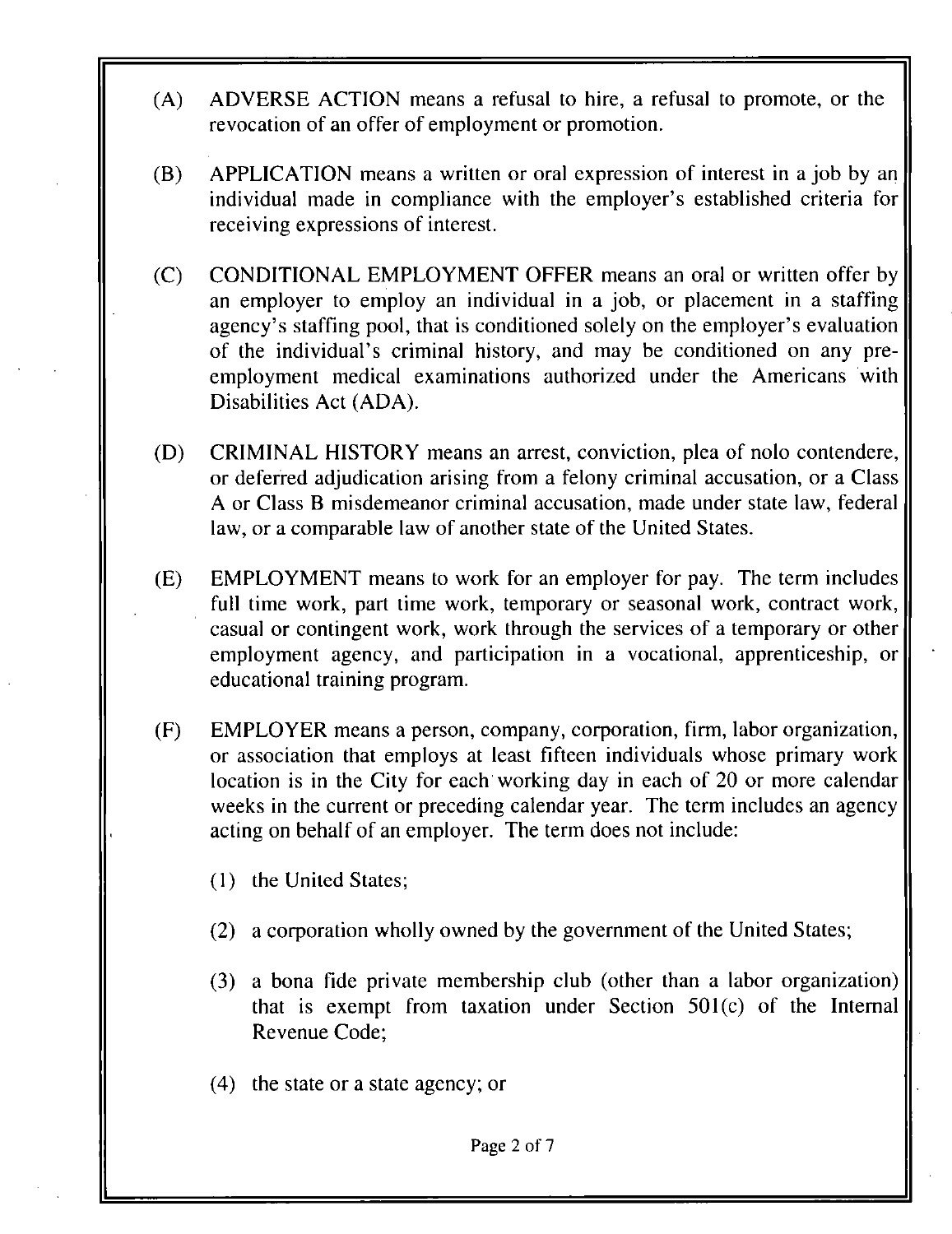- (5) a political subdivision of the state.
- (G) INDIVIDUALIZED ASSESSMENT means an evaluation of the criminal history of an individual that includes, at a minimum, the following factors:
	- (1) the nature and gravity of any offenses in the individual's criminal history;
	- (2) the length of time since the offense and completion of the sentence; and
	- (3) the nature and duties of the job for which the individual has applied.
- (H) JOB means an employment position with an employer for which the employer has solicited or accepted applications and which the employer is currently attempting to fill.
- (I) STAFFING AGENCY means an employer that:
	- (1) assigns individuals employed by it to perform work for another employer; and
	- (2) retains the obligation to pay such individuals for the work performed for the other employer.
- (J) STAFFING POOL means a list of individuals retained by a staffing agency before the assignment of a specific job to perform for another employer.

## **§4-15-3. APPLICABILITY.**

- (A) This chapter applies to an employer.
- (B) This chapter does not apply to a job for which a federal, state, or local law, or compliance with legally mandated insurance or bond requirement disqualifies an individual based on criminal history.
- (C) Nothing in this chapter limits an employer's authority to withdraw a conditional offer of employment for any lawful reason, including the determination that an individual is unsuitable for the job based on an individualized assessment of the individual's criminal history.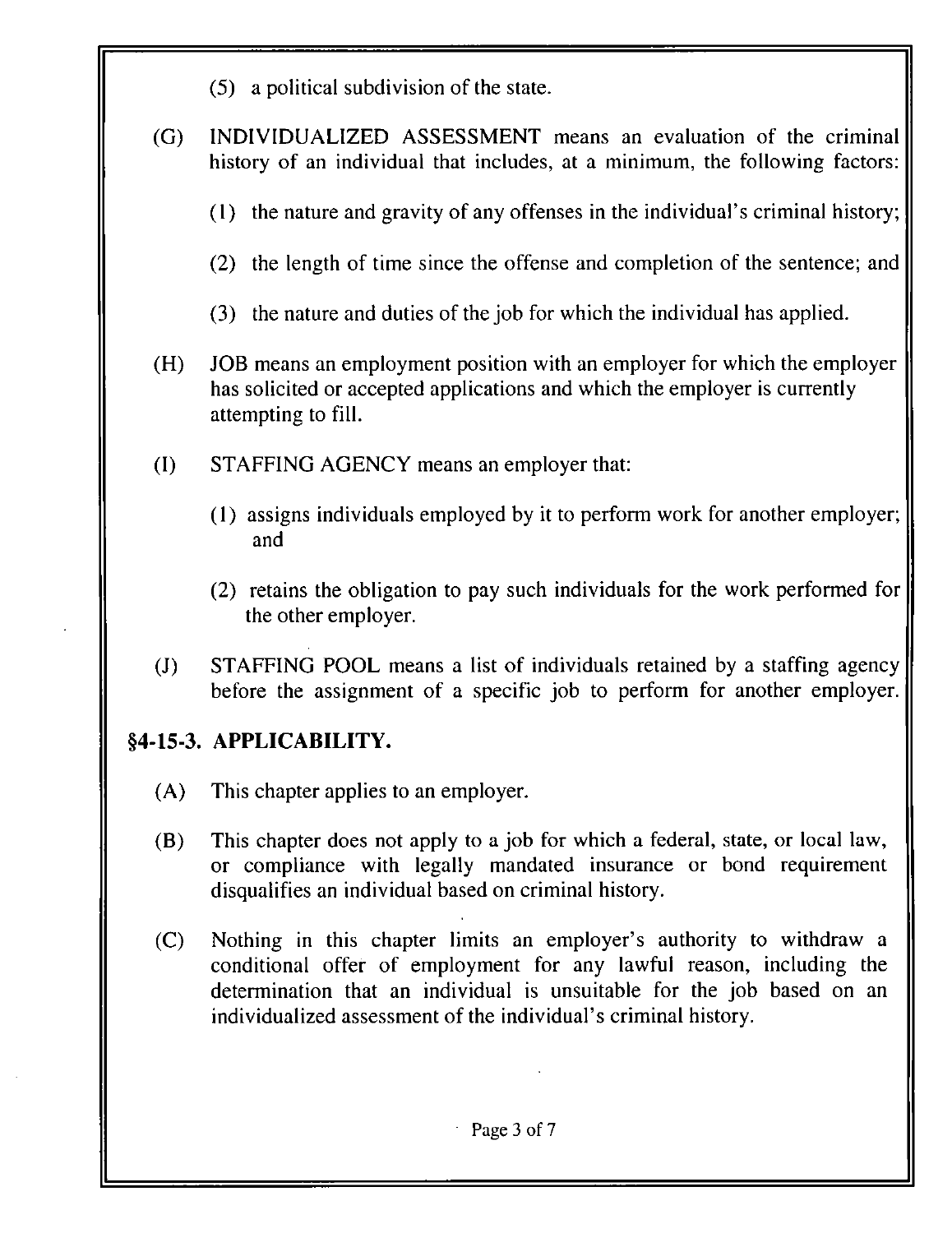# **§4-15-4. FAIR CHANCE HIRING PRACTICES.**

- (A) An employer may not publish or cause to be published information about a job covered by this chapter that states or implies that an individual's criminal history automatically disqualifies the individual from consideration for the job.
- (B) An employer may not solicit or otherwise inquire about the criminal history of an individual in an application for a job covered by this chapter.
- . (C) An employer may not solicit criminal history information about an individual or consider an individual's criminal history unless the employer has first made a conditional employment offer to the individual. This does not preclude an employer from explaining to applicants, in writing, the individualized assessment system that the employer uses to consider criminal history.
- (D) An employer may not refuse to consider employing an individual in a job covered by this chapter because the individual did not provide criminal history information before the individual received a conditional employment offer.
- (E) An employer may not take adverse action against an individual because of the individual's criminal history unless the employer has determined that the individual is unsuitable for the job based on an individualized assessment conducted by the employer.
- (F) An employer who takes adverse action against an individual based on the individual's criminal history must inform the individual in writing that the adverse action was based on the individual's criminal history.
- (G) Notwithstanding any other part of this chapter, a staffing agency may solicit criminal history information about an individual and make an individualized assessment of an individual's criminal history when the staffing agency has identified a job to which the individual will be employed or placed in a staffing pool.

## **§4-15-5 RETALIATION PROHIBITED.**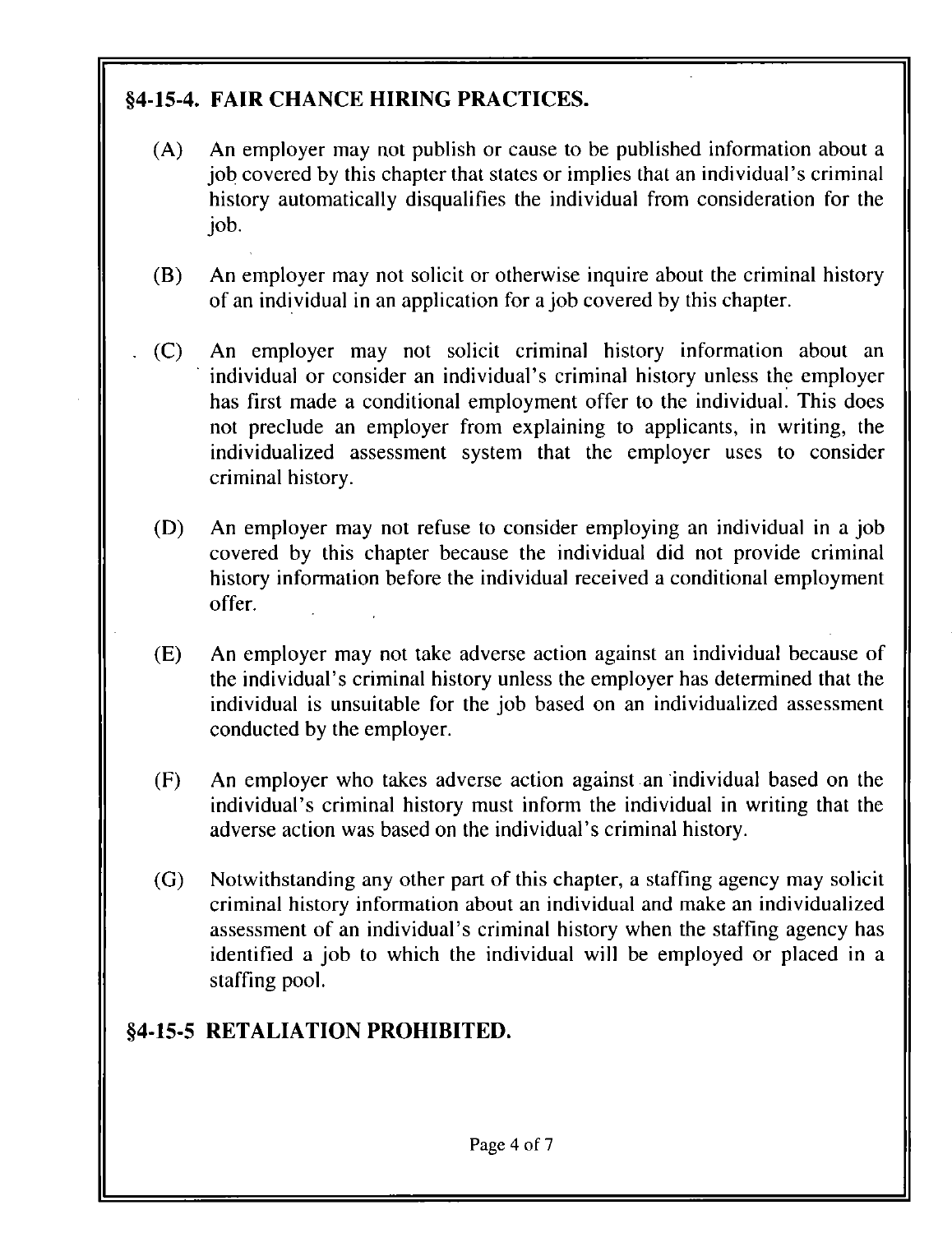An employer may not take adverse action against an individual because the individual has reported a violation of this chapter by an employer, or has participated in an administrative proceeding under this chapter.

## **§4-15-6 ADMINISTRATION.**

- (A) The Equal Employment/Fair Housing Office shall:
	- (1) educate employers and residents about this chapter;
	- (2) receive and investigate complaints, including anonymous complaints, alleging a violation of this chapter;
	- (3) enforce this chapter;
	- (4) seek voluntary compliance with this chapter before assessing a civil penalty; and
	- (5) adopt rules necessary to implement this chapter.
- (B) To be considered by the Equal Employment/Fair Housing Office, a complaint alleging a violation of this chapter must be filed with the Equal Employment/Fair Housing Office no later than the  $90<sup>th</sup>$  calendar day after the individual receives knowledge of the alleged violation, but in no event later than one year from the date of the alleged violation.
- (C) If the Equal Employment/Fair Housing Office finds that a violation of this ordinance has occurred, and voluntary compliance cannot be obtained, the Equal Employment/Fair Housing Office may assess a civil penalty and provide notice to the employer as provided in §4-15-8.

### **§4-15-7 INVESTIGATION OF COMPLAINTS.**

- (A) The director of the Equal Employment/Fair Housing Office may subpoena records or testimony relevant to the investigation of a complaint under this chapter. A subpoena shall:
	- (1) be directed to a person with knowledge or information relevant to a complaint under this chapter, or to a custodian of records relevant to a complaint under this chapter;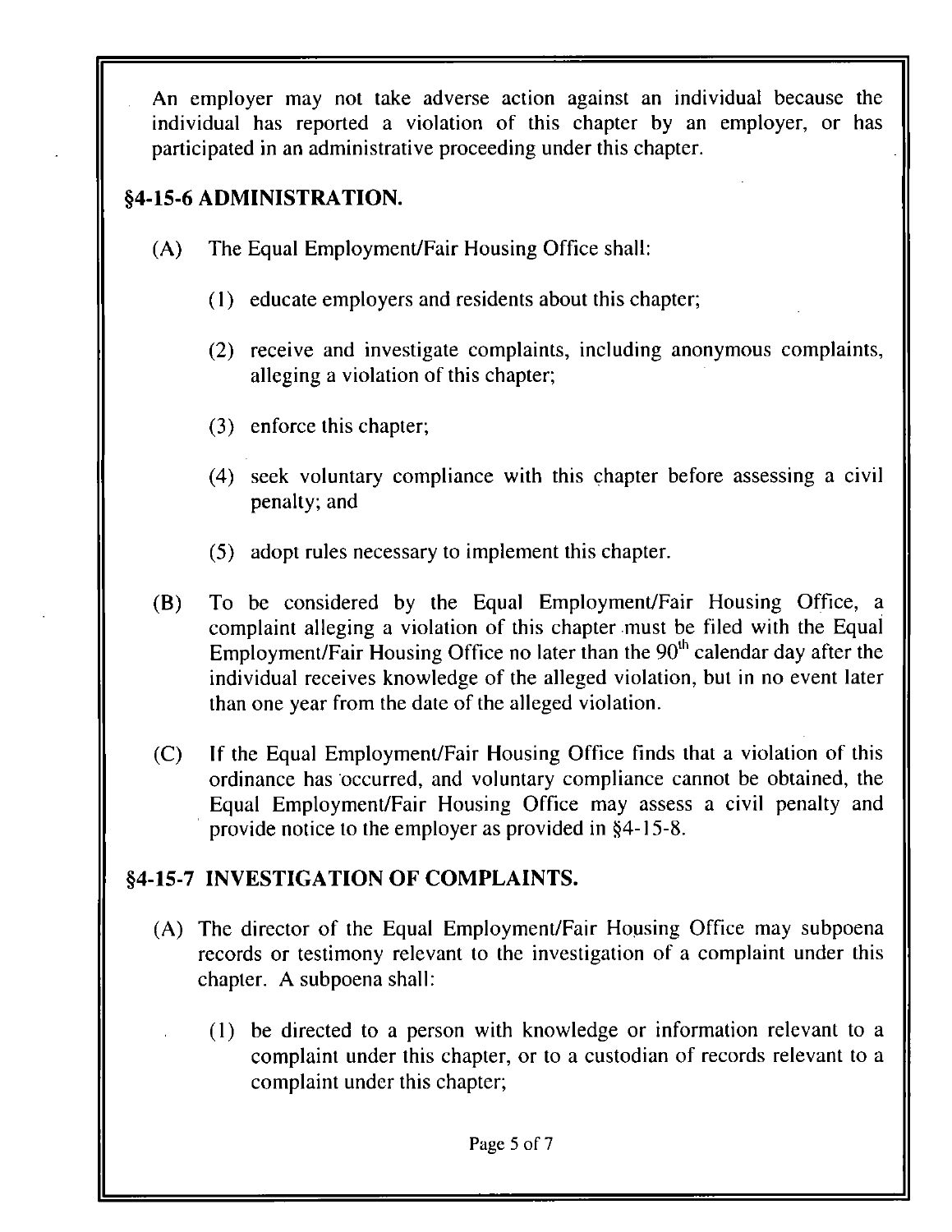- (2) be in writing and signed by the director of the Equal Employment/Fair Housing Office;
- (3) identify the records or testimony to be produced under the subpoena;
- (4) direct the person to whom it is issued to produce the records or provide the testimony identified in the subpoena at a specific place and time, which shall be not earlier than the  $10<sup>th</sup>$  business day from the date of service of the subpoena;
- (5) identify the individual complaint made under this chapter to which the subpoena relates;
- (6) state that the subpoena is issued under the authority of this chapter for purposes of investigating a complaint under this chapter;
- (7) state that failure to comply with the subpoena is an offense and punishable as a Class C misdemeanor under this Code; and
- (8) be served on the person to whom it is directed by certified mail or personal delivery.
- (B) A person commits an offense if the person fails to comply with a subpoena issued and served on the person as provided in subsection (A). The offense is punishable as a Class C misdemeanor as provided in section 1 -1 -99 of this Code. A culpable mental state is not a necessary element of the offense, or required to be proven for the offense.

## **§4-15-8 CIVIL PENALTY.**

- (A) An employer who fails to cease a violation of this chapter by the end of the  $10<sup>th</sup>$  business day after the day the employer receives written notice of the violation from the City is liable to the City for a civil penalty of up to \$500 for that violation. For a first-time violation, the City may instead issue a warning if the employer attends an appropriate training session about compliance with this chapter.
- (B) An employer who violates Section 4-15-4(A) or Section 4-15-4(B) of this chapter is liable for no more than one civil penalty for each job to which the violation relates.